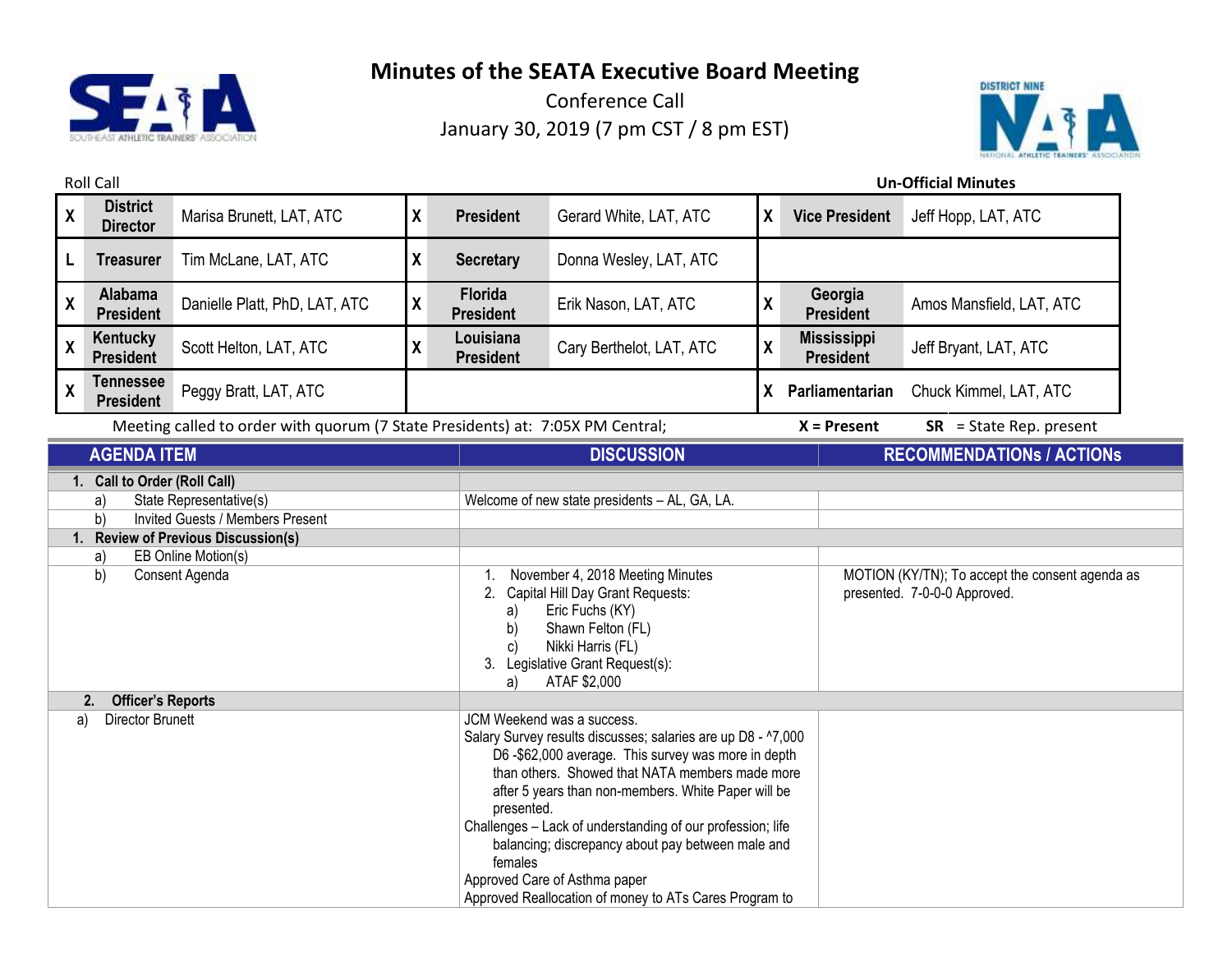



| <b>AGENDA ITEM</b>           | <b>DISCUSSION</b>                                                                                                                                                                                                                                                                                                                                                                                                                                                                                                                                                                                                                                                                                                                                                                                                                                                                                                                             | <b>RECOMMENDATIONS / ACTIONS</b>                            |
|------------------------------|-----------------------------------------------------------------------------------------------------------------------------------------------------------------------------------------------------------------------------------------------------------------------------------------------------------------------------------------------------------------------------------------------------------------------------------------------------------------------------------------------------------------------------------------------------------------------------------------------------------------------------------------------------------------------------------------------------------------------------------------------------------------------------------------------------------------------------------------------------------------------------------------------------------------------------------------------|-------------------------------------------------------------|
|                              | have 2 instructors<br>American Red Cross Challenge Course will be offered in Las                                                                                                                                                                                                                                                                                                                                                                                                                                                                                                                                                                                                                                                                                                                                                                                                                                                              |                                                             |
|                              | Vegas.                                                                                                                                                                                                                                                                                                                                                                                                                                                                                                                                                                                                                                                                                                                                                                                                                                                                                                                                        |                                                             |
|                              | KSI partnership was renewed and look for improved                                                                                                                                                                                                                                                                                                                                                                                                                                                                                                                                                                                                                                                                                                                                                                                                                                                                                             |                                                             |
|                              | branding.                                                                                                                                                                                                                                                                                                                                                                                                                                                                                                                                                                                                                                                                                                                                                                                                                                                                                                                                     |                                                             |
|                              | Approved money to NATA/KSI Policy Meetings (8-12 state                                                                                                                                                                                                                                                                                                                                                                                                                                                                                                                                                                                                                                                                                                                                                                                                                                                                                        |                                                             |
|                              | meetings for 2019 with key individuals in legislature and                                                                                                                                                                                                                                                                                                                                                                                                                                                                                                                                                                                                                                                                                                                                                                                                                                                                                     |                                                             |
|                              | high school SMACs)                                                                                                                                                                                                                                                                                                                                                                                                                                                                                                                                                                                                                                                                                                                                                                                                                                                                                                                            |                                                             |
|                              | CAATE reported last bachelors in AT cohort will be accepted<br>in 2022.                                                                                                                                                                                                                                                                                                                                                                                                                                                                                                                                                                                                                                                                                                                                                                                                                                                                       |                                                             |
|                              | BOC reported eligibility requirement for specialty certificates                                                                                                                                                                                                                                                                                                                                                                                                                                                                                                                                                                                                                                                                                                                                                                                                                                                                               |                                                             |
|                              | continues to be developed including model language.                                                                                                                                                                                                                                                                                                                                                                                                                                                                                                                                                                                                                                                                                                                                                                                                                                                                                           |                                                             |
|                              | MARCOM reported on new PR agency - media sales have                                                                                                                                                                                                                                                                                                                                                                                                                                                                                                                                                                                                                                                                                                                                                                                                                                                                                           |                                                             |
|                              | increased with 9% overall growth and 26% growth in                                                                                                                                                                                                                                                                                                                                                                                                                                                                                                                                                                                                                                                                                                                                                                                                                                                                                            |                                                             |
|                              | digital. Retained 85% of advertisers and 20+ new                                                                                                                                                                                                                                                                                                                                                                                                                                                                                                                                                                                                                                                                                                                                                                                                                                                                                              |                                                             |
|                              | advertisers.                                                                                                                                                                                                                                                                                                                                                                                                                                                                                                                                                                                                                                                                                                                                                                                                                                                                                                                                  |                                                             |
|                              | AT Your Own Risk - looking to grow and focus on military                                                                                                                                                                                                                                                                                                                                                                                                                                                                                                                                                                                                                                                                                                                                                                                                                                                                                      |                                                             |
|                              | next. Secretary Wesley will get Hannah Hill's contact                                                                                                                                                                                                                                                                                                                                                                                                                                                                                                                                                                                                                                                                                                                                                                                                                                                                                         |                                                             |
|                              | information to State Presidents. President Nason asked                                                                                                                                                                                                                                                                                                                                                                                                                                                                                                                                                                                                                                                                                                                                                                                                                                                                                        |                                                             |
|                              | about having a specific site for state branding and                                                                                                                                                                                                                                                                                                                                                                                                                                                                                                                                                                                                                                                                                                                                                                                                                                                                                           |                                                             |
|                              | creating a portfolio of state photos for multiple uses.                                                                                                                                                                                                                                                                                                                                                                                                                                                                                                                                                                                                                                                                                                                                                                                                                                                                                       |                                                             |
|                              | Perception Story will be looking at legislators next.                                                                                                                                                                                                                                                                                                                                                                                                                                                                                                                                                                                                                                                                                                                                                                                                                                                                                         |                                                             |
|                              |                                                                                                                                                                                                                                                                                                                                                                                                                                                                                                                                                                                                                                                                                                                                                                                                                                                                                                                                               |                                                             |
|                              |                                                                                                                                                                                                                                                                                                                                                                                                                                                                                                                                                                                                                                                                                                                                                                                                                                                                                                                                               |                                                             |
|                              |                                                                                                                                                                                                                                                                                                                                                                                                                                                                                                                                                                                                                                                                                                                                                                                                                                                                                                                                               |                                                             |
|                              |                                                                                                                                                                                                                                                                                                                                                                                                                                                                                                                                                                                                                                                                                                                                                                                                                                                                                                                                               |                                                             |
|                              |                                                                                                                                                                                                                                                                                                                                                                                                                                                                                                                                                                                                                                                                                                                                                                                                                                                                                                                                               |                                                             |
|                              |                                                                                                                                                                                                                                                                                                                                                                                                                                                                                                                                                                                                                                                                                                                                                                                                                                                                                                                                               |                                                             |
|                              |                                                                                                                                                                                                                                                                                                                                                                                                                                                                                                                                                                                                                                                                                                                                                                                                                                                                                                                                               |                                                             |
|                              |                                                                                                                                                                                                                                                                                                                                                                                                                                                                                                                                                                                                                                                                                                                                                                                                                                                                                                                                               |                                                             |
|                              |                                                                                                                                                                                                                                                                                                                                                                                                                                                                                                                                                                                                                                                                                                                                                                                                                                                                                                                                               |                                                             |
|                              |                                                                                                                                                                                                                                                                                                                                                                                                                                                                                                                                                                                                                                                                                                                                                                                                                                                                                                                                               |                                                             |
|                              |                                                                                                                                                                                                                                                                                                                                                                                                                                                                                                                                                                                                                                                                                                                                                                                                                                                                                                                                               |                                                             |
|                              |                                                                                                                                                                                                                                                                                                                                                                                                                                                                                                                                                                                                                                                                                                                                                                                                                                                                                                                                               |                                                             |
|                              |                                                                                                                                                                                                                                                                                                                                                                                                                                                                                                                                                                                                                                                                                                                                                                                                                                                                                                                                               |                                                             |
|                              |                                                                                                                                                                                                                                                                                                                                                                                                                                                                                                                                                                                                                                                                                                                                                                                                                                                                                                                                               |                                                             |
|                              |                                                                                                                                                                                                                                                                                                                                                                                                                                                                                                                                                                                                                                                                                                                                                                                                                                                                                                                                               |                                                             |
|                              |                                                                                                                                                                                                                                                                                                                                                                                                                                                                                                                                                                                                                                                                                                                                                                                                                                                                                                                                               |                                                             |
| <b>President White</b><br>b) | GAC Update will discuss 3rd Party Reimbursement progress.<br>Key focus is advocacy for state members with tool kit.<br>Safe Sport School Award has gone online fully.<br>Legislators have been contacted when a school in district<br>wins this recognition.<br>State database will be available on GAC website.<br>BLS projected a growth in our profession. Following an<br>update with NDAA to get ATs recognized.<br>OSHA statement about AT use of devices in an occupations<br>setting is also being monitored by GAC.<br>PDC - Lizzie Hibberd will be new District Rep for NATA.<br>2020 - Cheryl Cundy will be the Host for NATA in Atlanta.<br>Conversations about District 4 division - presentation given<br>to BOD. Director Voll (D4) will be coming to our CSMM and<br>will discuss with our members. He will be available during<br>our SEATA Board Meeting as well.<br>1. Welcome Presidents Platt (AL) and Mansfield (GA) to | President White would like to schedule an "Executive Board" |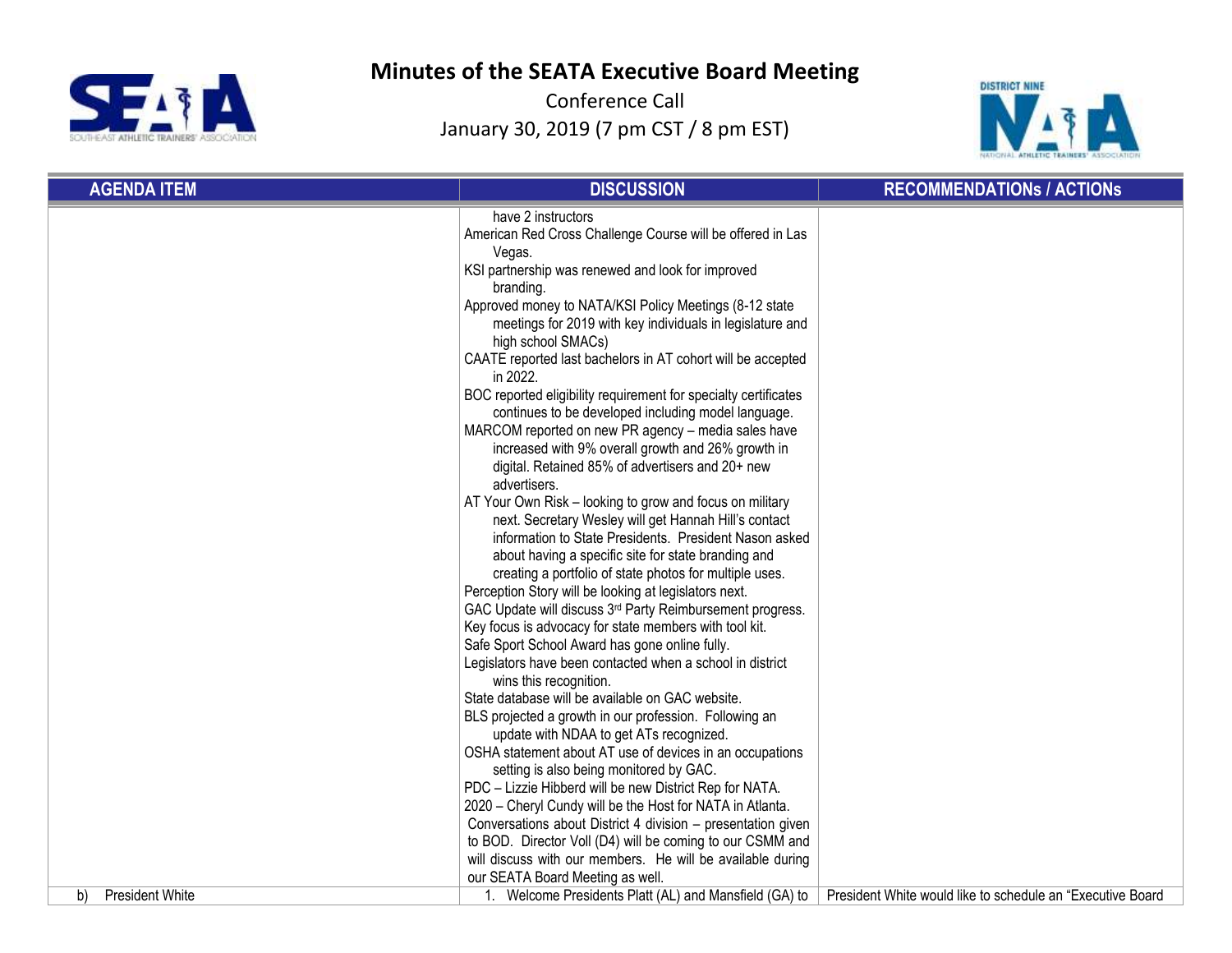



| <b>AGENDA ITEM</b>            | <b>DISCUSSION</b>                                                                                                                                                                                                                                                                                                                                                                                                                                                                                                                                                                                                                                                                                                                                                              | <b>RECOMMENDATIONS / ACTIONS</b>                                                                                                                                                                                                                                                                                                                                                                                                                                                                                                                                                                    |
|-------------------------------|--------------------------------------------------------------------------------------------------------------------------------------------------------------------------------------------------------------------------------------------------------------------------------------------------------------------------------------------------------------------------------------------------------------------------------------------------------------------------------------------------------------------------------------------------------------------------------------------------------------------------------------------------------------------------------------------------------------------------------------------------------------------------------|-----------------------------------------------------------------------------------------------------------------------------------------------------------------------------------------------------------------------------------------------------------------------------------------------------------------------------------------------------------------------------------------------------------------------------------------------------------------------------------------------------------------------------------------------------------------------------------------------------|
|                               | the Board. A sincere THANK YOU to Presidents King<br>and Higgs for their dedication and leadership to<br>SEATA and Athletic Training.<br>2. Contract with the Westin Peachtree hotel and Crown<br>Plaza Ravinia have both been singed and executed<br>for the 2019 ATSS meeting on February 7-9th.<br>3. For the EB meeting during the CSMM, would like to<br>ask that the EB meet on Saturday March 9th @ 4:30<br>pm.<br>Implemented a new reimbursement form utilizing<br>4.<br>Google Forms. When a request is submitted, both<br>the Treasurer and the Member receives a notification<br>of the submission.<br>5. Implemented new Committee Reports utilizing<br>Google Forms. Each report submitted will<br>automatically be sent to both the Secretary and<br>President. | Member Orientation" during CSMM in March:<br>President Platt (AL)<br>President Mansfield (GA)<br>President Berthelot (LA)<br>$\bullet$<br>Some SWaG attendees have utilized new reimbursement<br>form and have already received checks.<br>New Board Member Orientation will be conducted in March;<br>President White will contact them about time specifically.<br>President White to continue with promoting PAC Fundraiser<br>at the CSMM.<br>President White will send out a communication to state<br>presidents about assigned times for assisting with CSMM<br>registration and activities. |
| Vice President Hopp<br>a.     | ATSS - Good to go.<br>CSMM - VP Hopp will be looking to get email about<br>housing for Executive Board and officers.<br>Discussion are beginning for 2022 and 2023.                                                                                                                                                                                                                                                                                                                                                                                                                                                                                                                                                                                                            | Review CSMM Agenda for Key Events (socials, breakfasts,<br>$etc.$ )                                                                                                                                                                                                                                                                                                                                                                                                                                                                                                                                 |
| <b>Secretary Wesley</b><br>b. | 1. Membership Suspensions if dues are not paid by<br>Jan. 31.<br>2. Get information about items for eBlasts and<br>Newsletter by Feb. 6                                                                                                                                                                                                                                                                                                                                                                                                                                                                                                                                                                                                                                        |                                                                                                                                                                                                                                                                                                                                                                                                                                                                                                                                                                                                     |
| <b>Treasurer McLane</b><br>C. | Dues checks will be cut this weekend.<br>1.<br>2. Presidents should email Treasurer McLane about<br>plan for obtaining them (mail or personal if attending<br>ATSS).<br>Investments has declined (market fluctuation); still in<br>3.<br>good position with our diversity.<br>4. EDAC and SEATA Scholarship with NATA<br>Foundation talks continue and will<br>5. Reimbursement Forms seem to be working well; 2<br>SWaG attendees did not use form appropriately and<br>have not submitted it yet.<br>6. Jennifer Yoder (2 SEATA Scholarships from last<br>year); Jan. 22 email.                                                                                                                                                                                              | Treasurer McLane will investigate LATA EBP and Marketing<br>Grant payment.<br>Treasurer McLane will respond to Jennifer Yoder about<br>invoice for 2 SEATA Scholarships from 2018.                                                                                                                                                                                                                                                                                                                                                                                                                  |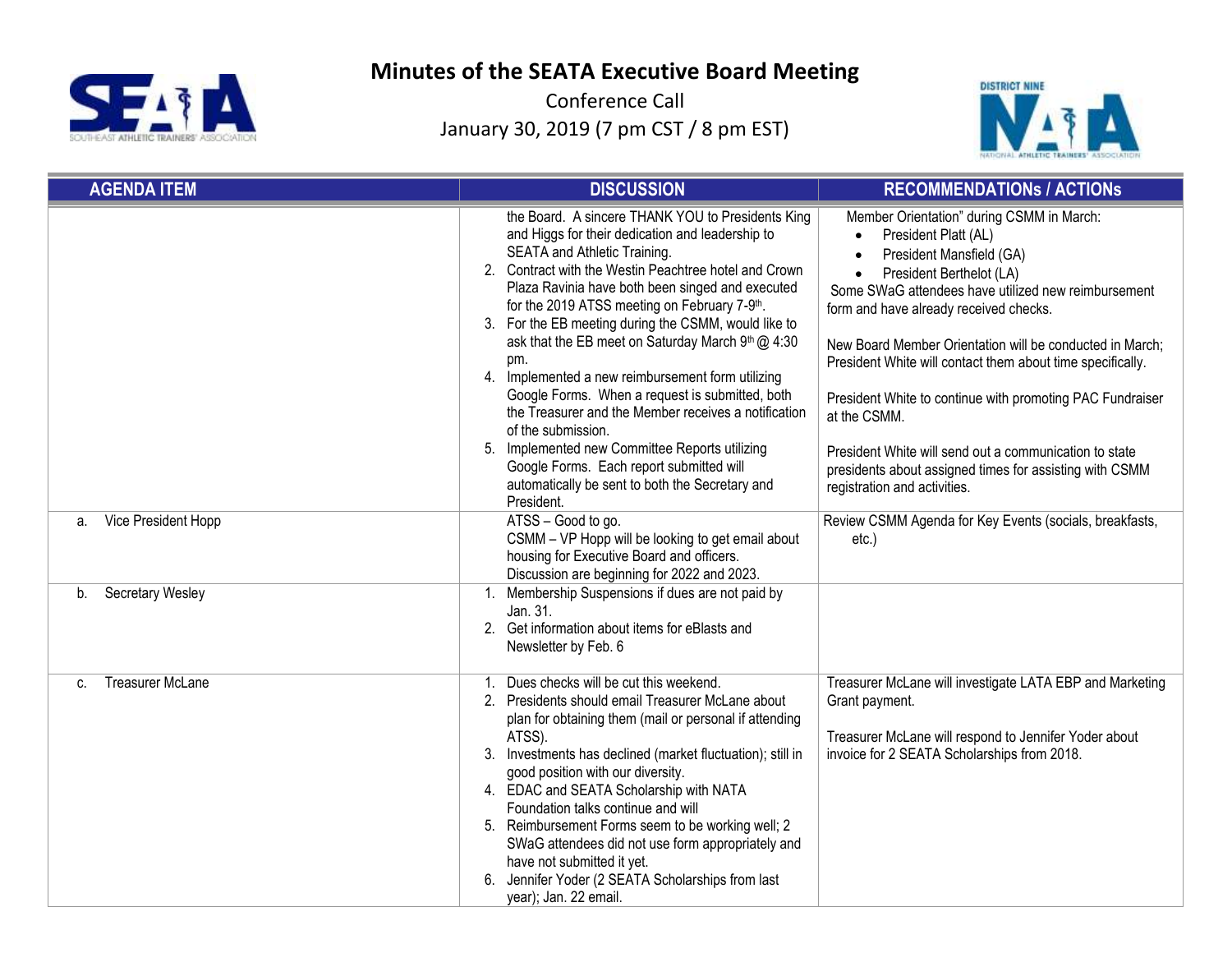



| <b>AGENDA ITEM</b>                                    | <b>DISCUSSION</b>                                                                                                                                                                                                                                          | <b>RECOMMENDATIONS / ACTIONS</b>                                                                                                                                    |
|-------------------------------------------------------|------------------------------------------------------------------------------------------------------------------------------------------------------------------------------------------------------------------------------------------------------------|---------------------------------------------------------------------------------------------------------------------------------------------------------------------|
|                                                       | 7. Brief discussion of Bill Highway for State<br>Presidents/Treasures.                                                                                                                                                                                     |                                                                                                                                                                     |
| 3. Committee Reports                                  |                                                                                                                                                                                                                                                            |                                                                                                                                                                     |
| a. Standing Committees                                |                                                                                                                                                                                                                                                            |                                                                                                                                                                     |
| i. Honors & Awards Committee                          | Review H&A Committee recommendations for the SEATA<br>awards.                                                                                                                                                                                              | MOTION (SEC/TN): Accept nominations as presented by<br>Committee. 7-0-0-0 Passed.                                                                                   |
| ii. YP Committee                                      | Review YPC recommendation for YP Distinction Award                                                                                                                                                                                                         | MOTION (TN/KY): Accept nomination as presented by<br>Committee. 7-0-0-0 Passed                                                                                      |
| iii. Scholarships Committee                           | Review Scholarships Committee report and<br>recommendations for SEATA scholarships.<br>President White is concerned that we continue to have<br>SEATA Family Scholarships that continue to go un-<br>awarded.                                              | MOTIN (LA/TN): Accept nomination as presented by<br>Committee. 7-0-0-0 Passed.                                                                                      |
| Ad hoc / Taskforce(s)<br>$b_{1}$                      |                                                                                                                                                                                                                                                            |                                                                                                                                                                     |
| Legislative Grant Taskforce (President<br>$Bratt-TN)$ | Update on ATCTION: Created a group to develop criteria to<br>fund the SEATA Discretionary/Emergency Legislative<br>Grant. (Treasurer McLane, Chris King (AL), Peggy<br>Bratt (TN) named to the work group.) President Bratt<br>was appointed as the chair. | Tabled until next meeting.                                                                                                                                          |
| <b>Old Business</b><br>4.                             |                                                                                                                                                                                                                                                            |                                                                                                                                                                     |
| a. SEATA SWAG (Strategic Plan) Meeting                | Meeting was held on January 12th. Had 34 total SEATA<br>members who attended and participated. Very productive<br>sessions with great feedback.                                                                                                            | Secretary Wesley will compile the feedback and submit a<br>report to President White to share with the Board.                                                       |
| <b>NATAPAC Event at CSMM</b><br>$\mathbf{b}$ .        | 1. This event will be held on Friday, March 8 during the<br>CSMM. President White has asked that<br>Parliamentarian Kimmel be the Keynote Speaker as the<br>NATAPAC was started under his tenure as NATA<br>President.                                     |                                                                                                                                                                     |
| a. SEATA ATLAS information                            | ATLAS page is up on the SEATA website. President Bryant<br>(MS) shared a question regarding the state<br>associations being solicited to have a state ATLAS<br>page. Can the State Association websites be directed<br>to SEATA or ATLAS?                  | President Nason (FL) discussed what he in ATAF are doing<br>for their ATLAS website; created a new Task Force for<br>strategic communication and member engagement. |
| Tier 4 Committee Procedures<br>$\mathbf{b}$ .         | Update on ACTION: President White will re-examine the<br>committee set-up in the P&P to look at procedures for<br>committee member nomination/selection for Tier 4<br>committees.                                                                          | Tabled until next call                                                                                                                                              |
| <b>New Business</b><br>5.                             |                                                                                                                                                                                                                                                            |                                                                                                                                                                     |
| a. SEATA Grant Reimbursement                          | Louisiana is waiting for reimbursement for a SEATA                                                                                                                                                                                                         | Treasurer McLane will investigate.                                                                                                                                  |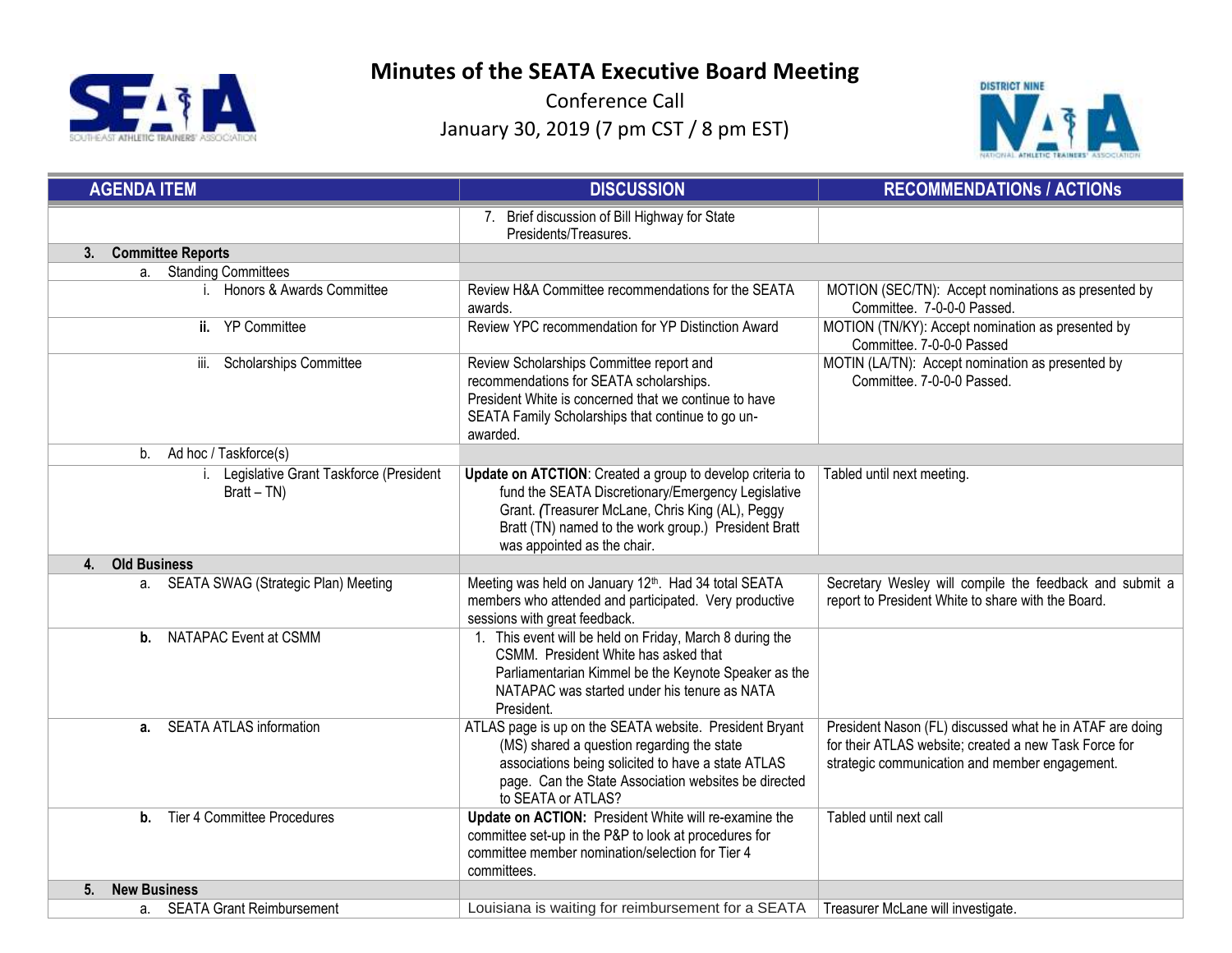



| <b>AGENDA ITEM</b>                                          | <b>DISCUSSION</b>                                                                                                                                                                                                                                                                                                                                                                                                          | <b>RECOMMENDATIONS / ACTIONS</b>                                                                                                                                                                                                                      |
|-------------------------------------------------------------|----------------------------------------------------------------------------------------------------------------------------------------------------------------------------------------------------------------------------------------------------------------------------------------------------------------------------------------------------------------------------------------------------------------------------|-------------------------------------------------------------------------------------------------------------------------------------------------------------------------------------------------------------------------------------------------------|
| GATA Update and New Officers (President<br>b.<br>Mansfield) | Marketing and EBP Grant.<br>President Mansfield took over from Paul Higgs this<br>past weekend. Jared Sandler (VP); secretary and<br>treasurer remain the same.                                                                                                                                                                                                                                                            |                                                                                                                                                                                                                                                       |
| <b>Quiz Bowl Committee</b><br>C.                            | University of Miami appeal from Dr. Kysha Harriel.<br>Discussion with Board with specifics given to logistics.                                                                                                                                                                                                                                                                                                             | MOTION (FL/AL): Approve and recognize the appeal from the<br>University of Miami and allow their participation in the<br>2019 SEATA/NATA Foundation Quiz Bowl. 7-0-0-0<br>Passed.<br>President White will notify Dr. Harriel of the Board's decision. |
| 3rd Party Reimbursement Update<br>d.                        | President Nason provided a brief update and reminded the<br>Board about the \$10,000 Matching Grant opportunity. He is<br>available to speak to state key shareholders and<br>encouraged states to develop a specific state task force on<br>this project. There was a brief discussion about the APTA<br>and NATA letter of agreement.                                                                                    |                                                                                                                                                                                                                                                       |
| Announcements<br>6                                          | Upcoming EB Conference Calls Schedule<br>• March (No call due to CSMM)<br>$\bullet$ April 7 <sup>th</sup><br>• May 19 <sup>th</sup> (5 <sup>th</sup> = Cinco De Mayo; 12 <sup>th</sup> = Mother's Day)<br>Congratulations to President Berthelot (LA) and President<br>Bratt (TN) for being awarded the NATA AT Service Award<br>for 2019.<br>Executive Board members are asked to attend NATAPAC<br>Breakfast and donate. |                                                                                                                                                                                                                                                       |
| 7. Adiournment                                              | Meeting adjourned at:                                                                                                                                                                                                                                                                                                                                                                                                      | (FL/AL): 8:35 PM                                                                                                                                                                                                                                      |